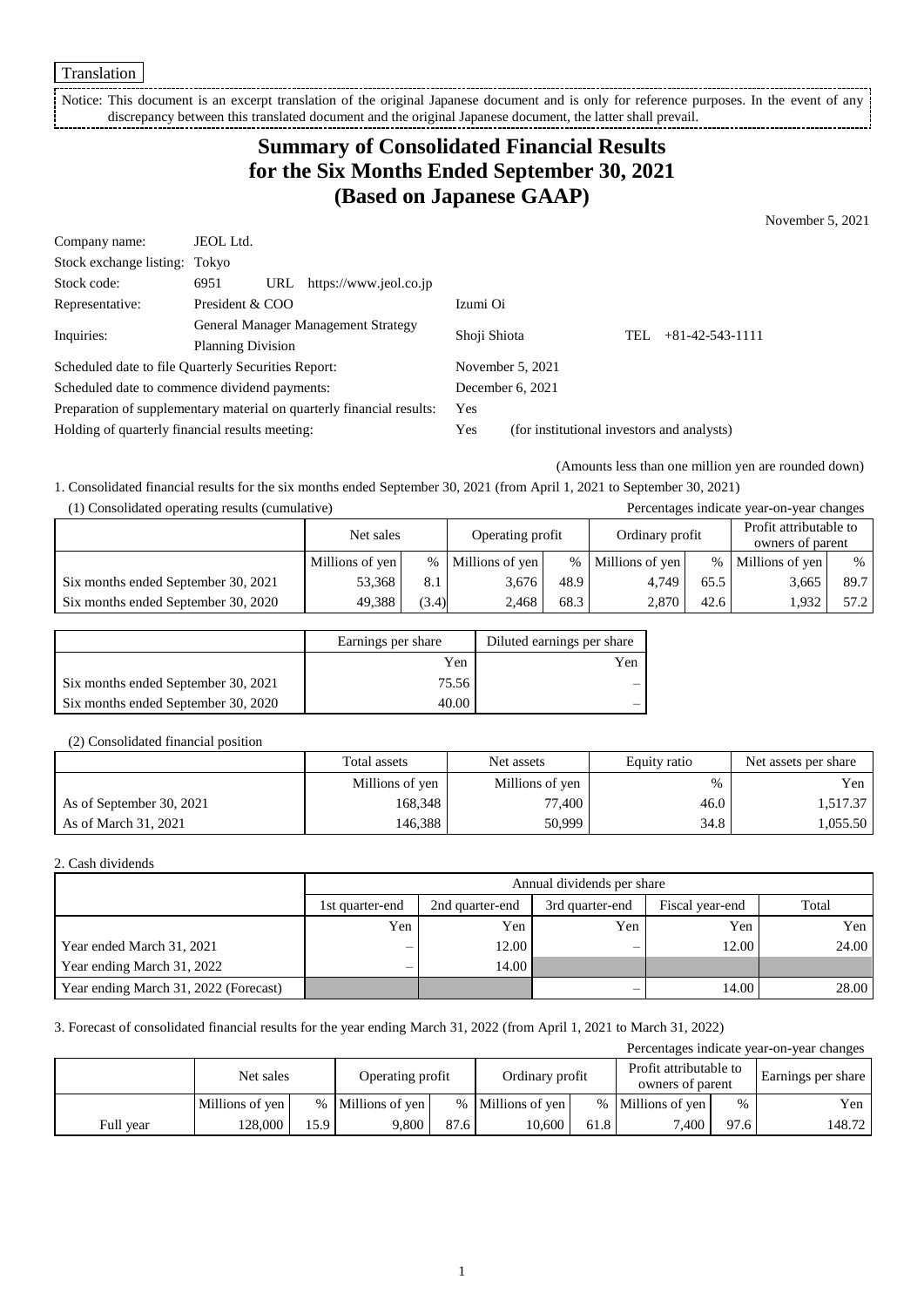| 4. Notes                                                                                                                  |                                                                                                          |                                          |                |                   |  |  |
|---------------------------------------------------------------------------------------------------------------------------|----------------------------------------------------------------------------------------------------------|------------------------------------------|----------------|-------------------|--|--|
| (1) Changes in significant subsidiaries during the six months ended September 30, 2021                                    |                                                                                                          |                                          | N <sub>0</sub> |                   |  |  |
|                                                                                                                           | (changes in specified subsidiaries resulting in the change in scope of consolidation):                   |                                          |                |                   |  |  |
|                                                                                                                           | (2) Application of special accounting methods for preparing quarterly consolidated financial statements: |                                          |                |                   |  |  |
| (3) Changes in accounting policies, changes in accounting estimates, and restatement of prior period financial statements |                                                                                                          |                                          |                |                   |  |  |
| Changes in accounting policies due to revisions to accounting standards and other regulations:                            | Yes                                                                                                      |                                          |                |                   |  |  |
| Changes in accounting policies due to other reasons:                                                                      | N <sub>0</sub>                                                                                           |                                          |                |                   |  |  |
| Changes in accounting estimates:                                                                                          |                                                                                                          | N <sub>0</sub>                           |                |                   |  |  |
| Restatement of prior period financial statements:                                                                         |                                                                                                          |                                          |                |                   |  |  |
| (4) Number of issued shares (common shares)                                                                               |                                                                                                          |                                          |                |                   |  |  |
| Total number of issued shares at the end of the period (including treasury shares)                                        |                                                                                                          |                                          |                |                   |  |  |
| As of September 30, 2021                                                                                                  |                                                                                                          | 51,532,800 shares   As of March 31, 2021 |                | 48,857,800 shares |  |  |
| Number of treasury shares at the end of the period                                                                        |                                                                                                          |                                          |                |                   |  |  |
| As of September 30, 2021                                                                                                  | 522,879 shares                                                                                           | As of March 31, 2021                     |                | 539,847 shares    |  |  |

| Average number of shares during the period (cumulative from the beginning of the fiscal year) |  |                                                       |                   |  |  |
|-----------------------------------------------------------------------------------------------|--|-------------------------------------------------------|-------------------|--|--|
| $\frac{1}{2}$ Six months ended September 30, 2021 $\frac{1}{2}$                               |  | 48,510,660 shares Six months ended September 30, 2020 | 48.316.291 shares |  |  |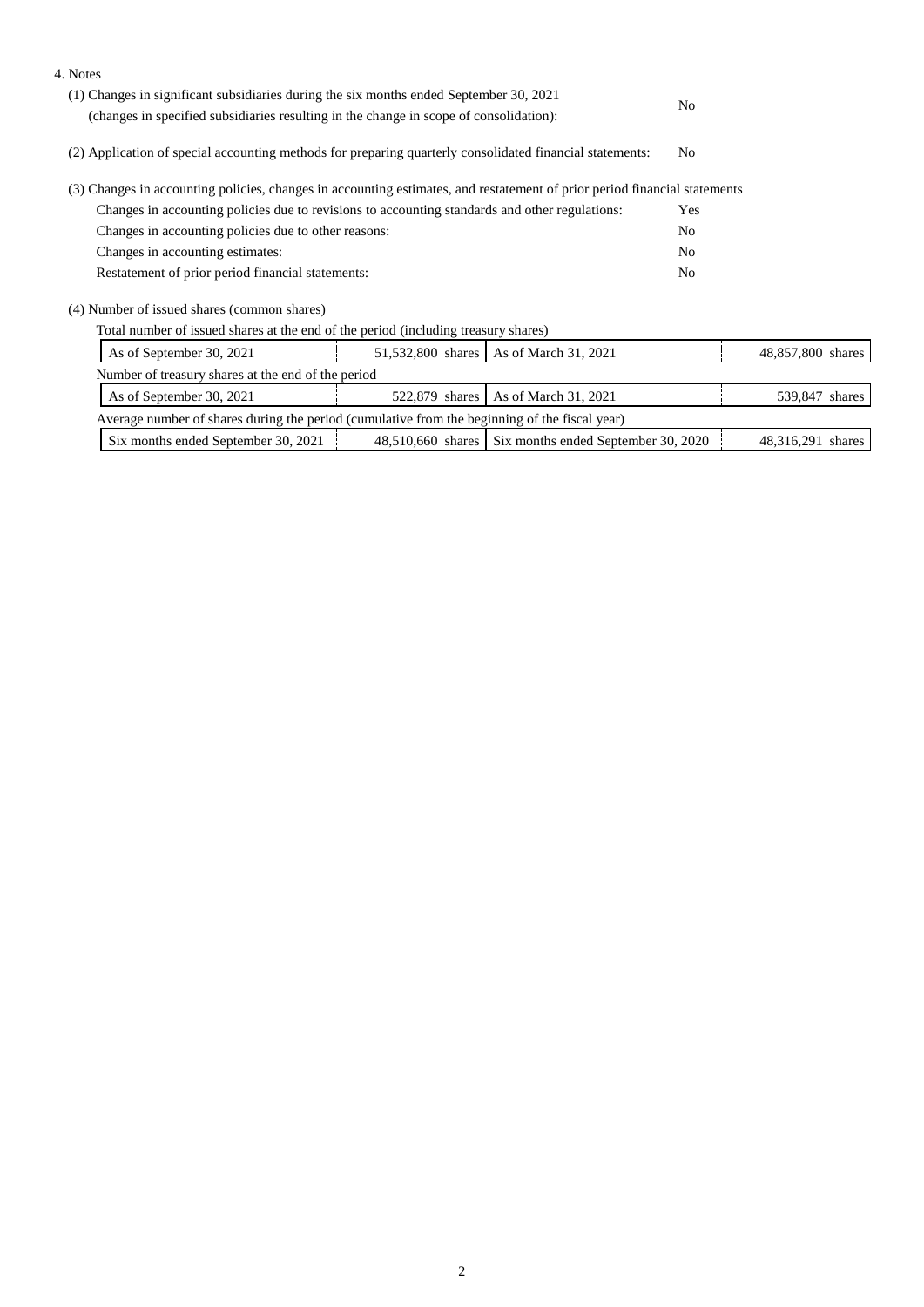### **Quarterly consolidated financial statements**

**Consolidated balance sheets**

|                                                            |                      | (Millions of yen)        |
|------------------------------------------------------------|----------------------|--------------------------|
|                                                            | As of March 31, 2021 | As of September 30, 2021 |
| Assets                                                     |                      |                          |
| <b>Current</b> assets                                      |                      |                          |
| Cash and deposits                                          | 15,376               | 31,941                   |
| Notes and accounts receivable - trade                      | 31,630               |                          |
| Notes and accounts receivable - trade, and contract assets |                      | 27,425                   |
| Merchandise and finished goods                             | 14,061               | 18,330                   |
| Work in process                                            | 40,688               | 44,060                   |
| Raw materials and supplies                                 | 2,545                | 2,819                    |
| Other                                                      | 4,703                | 3,824                    |
| Allowance for doubtful accounts                            | (391)                | (366)                    |
| Total current assets                                       | 108,614              | 128,037                  |
| Non-current assets                                         |                      |                          |
| Property, plant and equipment                              |                      |                          |
| Buildings and structures, net                              | 6,186                | 10,575                   |
| Machinery, equipment and vehicles, net                     | 1,283                | 1,458                    |
| Tools, furniture and fixtures, net                         | 4,957                | 4,592                    |
| Land                                                       | 3,593                | 3,594                    |
| Leased assets, net                                         | 482                  | 498                      |
| Construction in progress                                   | 2,529                | 301                      |
| Total property, plant and equipment                        | 19,031               | 21,021                   |
| Intangible assets                                          |                      |                          |
| Goodwill                                                   | 1,301                | 1,220                    |
| Other                                                      | 2,319                | 2,265                    |
| Total intangible assets                                    | 3,621                | 3,485                    |
| Investments and other assets                               |                      |                          |
| Investment securities                                      | 9,814                | 10,536                   |
| Other                                                      | 5,307                | 5,160                    |
| Allowance for doubtful accounts                            | (7)                  | (7)                      |
| Total investments and other assets                         | 15,114               | 15,689                   |
| Total non-current assets                                   | 37,767               | 40,196                   |
| Deferred assets                                            | 6                    | 114                      |
| Total assets                                               | 146,388              | 168,348                  |
|                                                            |                      |                          |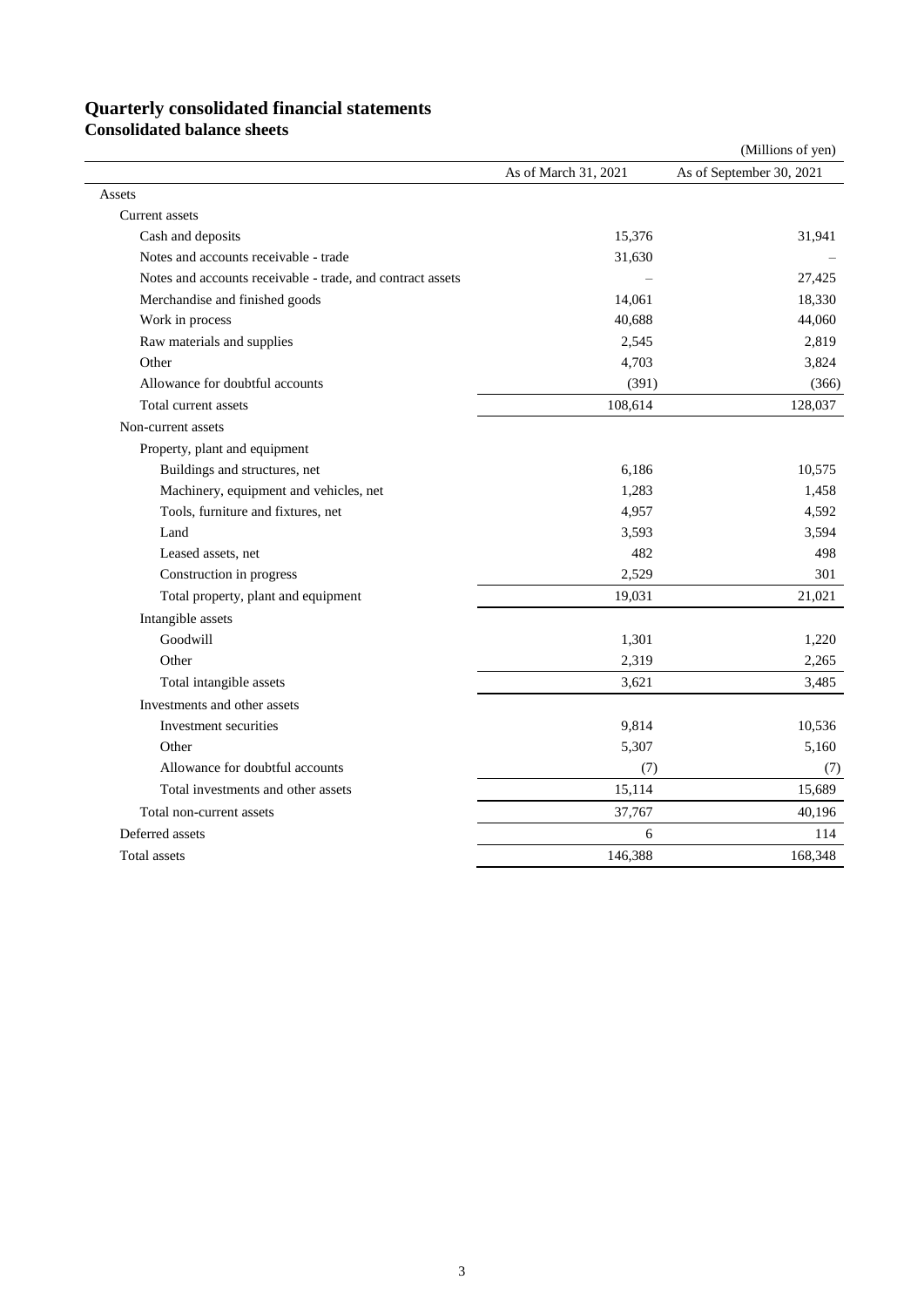| As of September 30, 2021<br>As of March 31, 2021<br>Liabilities<br>Current liabilities<br>Notes and accounts payable - trade<br>12,002<br>11,795<br>9,079<br>Electronically recorded obligations - operating<br>10,586<br>Short-term borrowings<br>12,718<br>7,284<br>Current portion of bonds payable<br>2,736<br>186<br>Income taxes payable<br>1,072<br>1,392<br>Advances received<br>13,890<br>19,009<br>Provision for bonuses<br>1,463<br>1,442<br>14,248<br>14,229<br>Other<br>67,212<br>65,927<br>Total current liabilities<br>Non-current liabilities<br>Bonds payable<br>390<br>297<br>16,867<br>Long-term borrowings<br>13,678<br>Provision for retirement benefits for directors (and other<br>15<br>18<br>officers) |
|---------------------------------------------------------------------------------------------------------------------------------------------------------------------------------------------------------------------------------------------------------------------------------------------------------------------------------------------------------------------------------------------------------------------------------------------------------------------------------------------------------------------------------------------------------------------------------------------------------------------------------------------------------------------------------------------------------------------------------|
|                                                                                                                                                                                                                                                                                                                                                                                                                                                                                                                                                                                                                                                                                                                                 |
|                                                                                                                                                                                                                                                                                                                                                                                                                                                                                                                                                                                                                                                                                                                                 |
|                                                                                                                                                                                                                                                                                                                                                                                                                                                                                                                                                                                                                                                                                                                                 |
|                                                                                                                                                                                                                                                                                                                                                                                                                                                                                                                                                                                                                                                                                                                                 |
|                                                                                                                                                                                                                                                                                                                                                                                                                                                                                                                                                                                                                                                                                                                                 |
|                                                                                                                                                                                                                                                                                                                                                                                                                                                                                                                                                                                                                                                                                                                                 |
|                                                                                                                                                                                                                                                                                                                                                                                                                                                                                                                                                                                                                                                                                                                                 |
|                                                                                                                                                                                                                                                                                                                                                                                                                                                                                                                                                                                                                                                                                                                                 |
|                                                                                                                                                                                                                                                                                                                                                                                                                                                                                                                                                                                                                                                                                                                                 |
|                                                                                                                                                                                                                                                                                                                                                                                                                                                                                                                                                                                                                                                                                                                                 |
|                                                                                                                                                                                                                                                                                                                                                                                                                                                                                                                                                                                                                                                                                                                                 |
|                                                                                                                                                                                                                                                                                                                                                                                                                                                                                                                                                                                                                                                                                                                                 |
|                                                                                                                                                                                                                                                                                                                                                                                                                                                                                                                                                                                                                                                                                                                                 |
|                                                                                                                                                                                                                                                                                                                                                                                                                                                                                                                                                                                                                                                                                                                                 |
|                                                                                                                                                                                                                                                                                                                                                                                                                                                                                                                                                                                                                                                                                                                                 |
|                                                                                                                                                                                                                                                                                                                                                                                                                                                                                                                                                                                                                                                                                                                                 |
|                                                                                                                                                                                                                                                                                                                                                                                                                                                                                                                                                                                                                                                                                                                                 |
| Provision for Management Board Incentive Plan Trust<br>338<br>362                                                                                                                                                                                                                                                                                                                                                                                                                                                                                                                                                                                                                                                               |
| Retirement benefit liability<br>8,250<br>8,394                                                                                                                                                                                                                                                                                                                                                                                                                                                                                                                                                                                                                                                                                  |
| 316<br>Asset retirement obligations<br>321                                                                                                                                                                                                                                                                                                                                                                                                                                                                                                                                                                                                                                                                                      |
| Other<br>1,993<br>1,951                                                                                                                                                                                                                                                                                                                                                                                                                                                                                                                                                                                                                                                                                                         |
| 28,176<br>25,019<br>Total non-current liabilities                                                                                                                                                                                                                                                                                                                                                                                                                                                                                                                                                                                                                                                                               |
| 90,947<br><b>Total liabilities</b><br>95,388                                                                                                                                                                                                                                                                                                                                                                                                                                                                                                                                                                                                                                                                                    |
| Net assets                                                                                                                                                                                                                                                                                                                                                                                                                                                                                                                                                                                                                                                                                                                      |
| Shareholders' equity                                                                                                                                                                                                                                                                                                                                                                                                                                                                                                                                                                                                                                                                                                            |
| Share capital<br>10,037<br>21,394                                                                                                                                                                                                                                                                                                                                                                                                                                                                                                                                                                                                                                                                                               |
| 9,914<br>Capital surplus<br>21,271                                                                                                                                                                                                                                                                                                                                                                                                                                                                                                                                                                                                                                                                                              |
| Retained earnings<br>29,664<br>32,788                                                                                                                                                                                                                                                                                                                                                                                                                                                                                                                                                                                                                                                                                           |
| Treasury shares<br>(1,059)<br>(1,022)                                                                                                                                                                                                                                                                                                                                                                                                                                                                                                                                                                                                                                                                                           |
| Total shareholders' equity<br>48,558<br>74,431                                                                                                                                                                                                                                                                                                                                                                                                                                                                                                                                                                                                                                                                                  |
| Accumulated other comprehensive income                                                                                                                                                                                                                                                                                                                                                                                                                                                                                                                                                                                                                                                                                          |
| Valuation difference on available-for-sale securities<br>4,113<br>4,400                                                                                                                                                                                                                                                                                                                                                                                                                                                                                                                                                                                                                                                         |
| Deferred gains or losses on hedges<br>(25)<br>(22)                                                                                                                                                                                                                                                                                                                                                                                                                                                                                                                                                                                                                                                                              |
| Foreign currency translation adjustment<br>(1, 458)<br>(1,247)                                                                                                                                                                                                                                                                                                                                                                                                                                                                                                                                                                                                                                                                  |
| Remeasurements of defined benefit plans<br>(188)<br>(160)                                                                                                                                                                                                                                                                                                                                                                                                                                                                                                                                                                                                                                                                       |
| Total accumulated other comprehensive income<br>2,441<br>2,969                                                                                                                                                                                                                                                                                                                                                                                                                                                                                                                                                                                                                                                                  |
| Total net assets<br>50,999<br>77,400                                                                                                                                                                                                                                                                                                                                                                                                                                                                                                                                                                                                                                                                                            |
| Total liabilities and net assets<br>168,348<br>146,388                                                                                                                                                                                                                                                                                                                                                                                                                                                                                                                                                                                                                                                                          |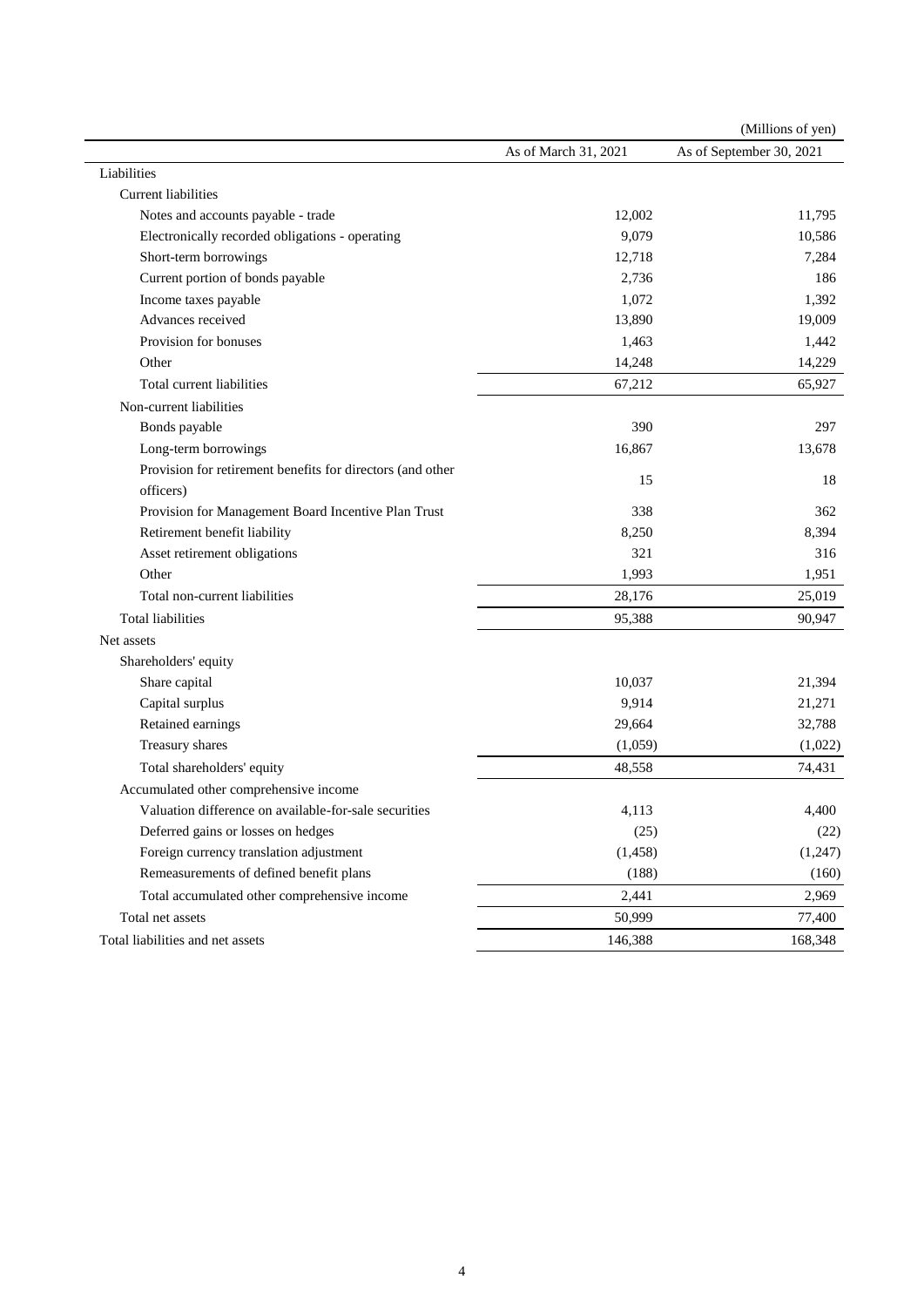### **Consolidated statements of income (cumulative) and consolidated statements of comprehensive income (cumulative)**

**Consolidated statements of income (cumulative)**

|                                                               |                    | (Millions of yen)  |
|---------------------------------------------------------------|--------------------|--------------------|
|                                                               | Six months ended   | Six months ended   |
|                                                               | September 30, 2020 | September 30, 2021 |
| Net sales                                                     | 49,388             | 53,368             |
| Cost of sales                                                 | 29,170             | 30,540             |
| Gross profit                                                  | 20,217             | 22,828             |
| Selling, general and administrative expenses                  |                    |                    |
| Research and development expenses                             | 3,931              | 4,126              |
| Other                                                         | 13,816             | 15,025             |
| Total selling, general and administrative expenses            | 17,748             | 19,151             |
| Operating profit                                              | 2,468              | 3,676              |
| Non-operating income                                          |                    |                    |
| Interest income                                               | 20                 | 12                 |
| Dividend income                                               | 67                 | 90                 |
| Revenue from acceptance of development services               | 27                 | 24                 |
| Foreign exchange gains                                        | 113                |                    |
| Share of profit of entities accounted for using equity method | 162                | 270                |
| Subsidy income                                                |                    | 712                |
| Other                                                         | 186                | 129                |
| Total non-operating income                                    | 578                | 1,239              |
| Non-operating expenses                                        |                    |                    |
| Interest expenses                                             | 81                 | 81                 |
| Loss on sale of trade receivables                             | 3                  | 3                  |
| Foreign exchange losses                                       |                    | 20                 |
| Other                                                         | 91                 | 61                 |
| Total non-operating expenses                                  | 176                | 167                |
| Ordinary profit                                               | 2,870              | 4,749              |
| Extraordinary income                                          |                    |                    |
| Gain on sale of non-current assets                            | 55                 | 21                 |
| Total extraordinary income                                    | 55                 | 21                 |
| <b>Extraordinary losses</b>                                   |                    |                    |
| Loss on sale of non-current assets                            | $\boldsymbol{0}$   | 1                  |
| Loss on retirement of non-current assets                      | 17                 | $\overline{2}$     |
| Loss on valuation of investment securities                    | 13                 | $\mathbf{0}$       |
| Total extraordinary losses                                    | 31                 | $\overline{4}$     |
| Profit before income taxes                                    | 2,895              | 4,766              |
| Income taxes - current                                        | 799                | 1,272              |
| Income taxes - deferred                                       | 163                | (170)              |
| Total income taxes                                            | 962                | 1,101              |
| Profit                                                        | 1,932              | 3,665              |
| Profit attributable to owners of parent                       | 1,932              | 3,665              |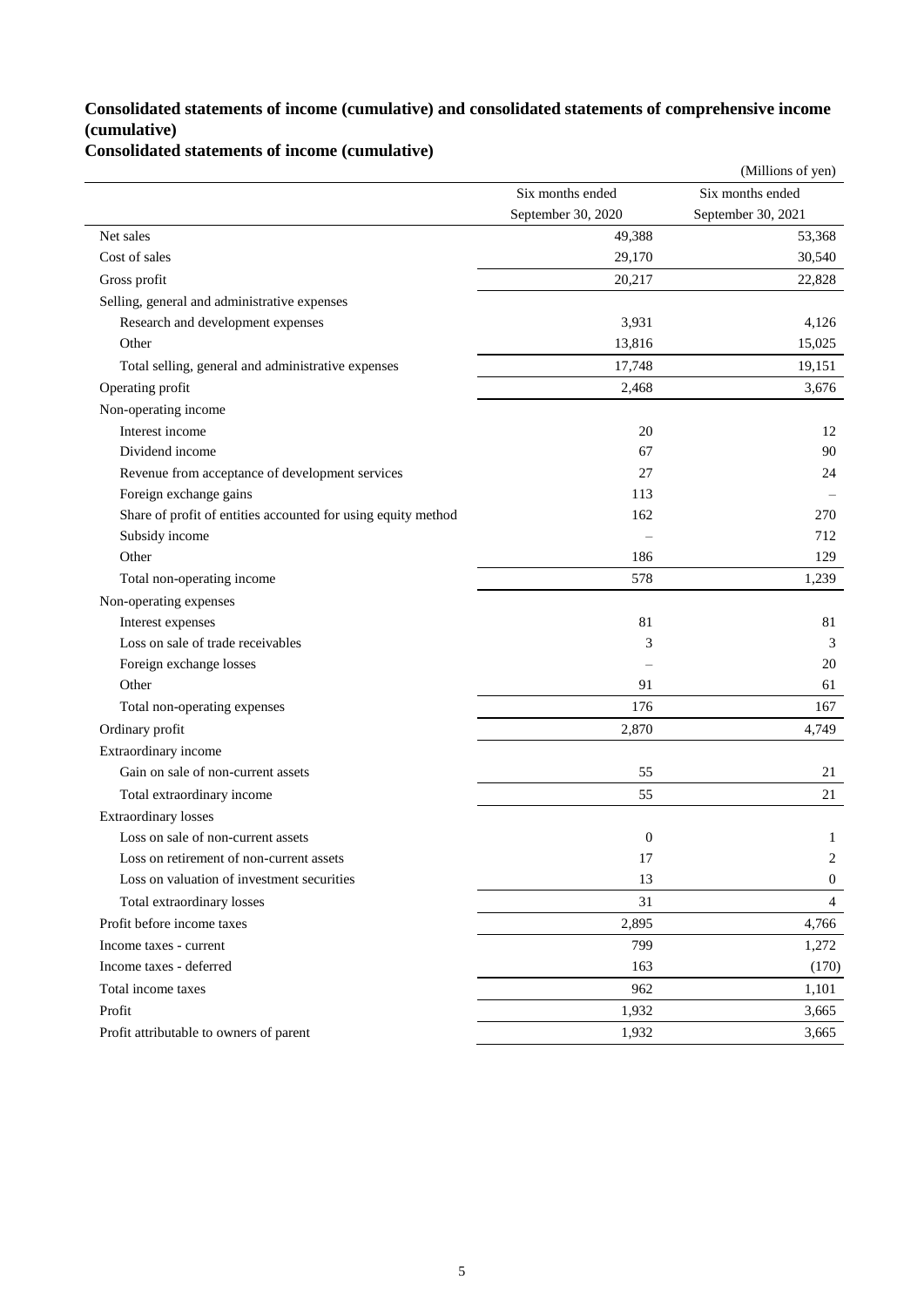## **Consolidated statements of comprehensive income (cumulative)**

|                                                           |                    | (Millions of yen)  |
|-----------------------------------------------------------|--------------------|--------------------|
|                                                           | Six months ended   | Six months ended   |
|                                                           | September 30, 2020 | September 30, 2021 |
| Profit                                                    | 1,932              | 3,665              |
| Other comprehensive income                                |                    |                    |
| Valuation difference on available-for-sale securities     | 547                | 286                |
| Deferred gains or losses on hedges                        | (71)               | 2                  |
| Foreign currency translation adjustment                   | (86)               | 146                |
| Remeasurements of defined benefit plans, net of tax       | 134                | 28                 |
| Share of other comprehensive income of entities accounted | (68)               | 64                 |
| for using equity method                                   |                    |                    |
| Total other comprehensive income                          | 455                | 527                |
| Comprehensive income                                      | 2,387              | 4,193              |
| Comprehensive income attributable to                      |                    |                    |
| Comprehensive income attributable to owners of parent     | 2,387              | 4,193              |
| Comprehensive income attributable to non-controlling      |                    |                    |
| interests                                                 |                    |                    |